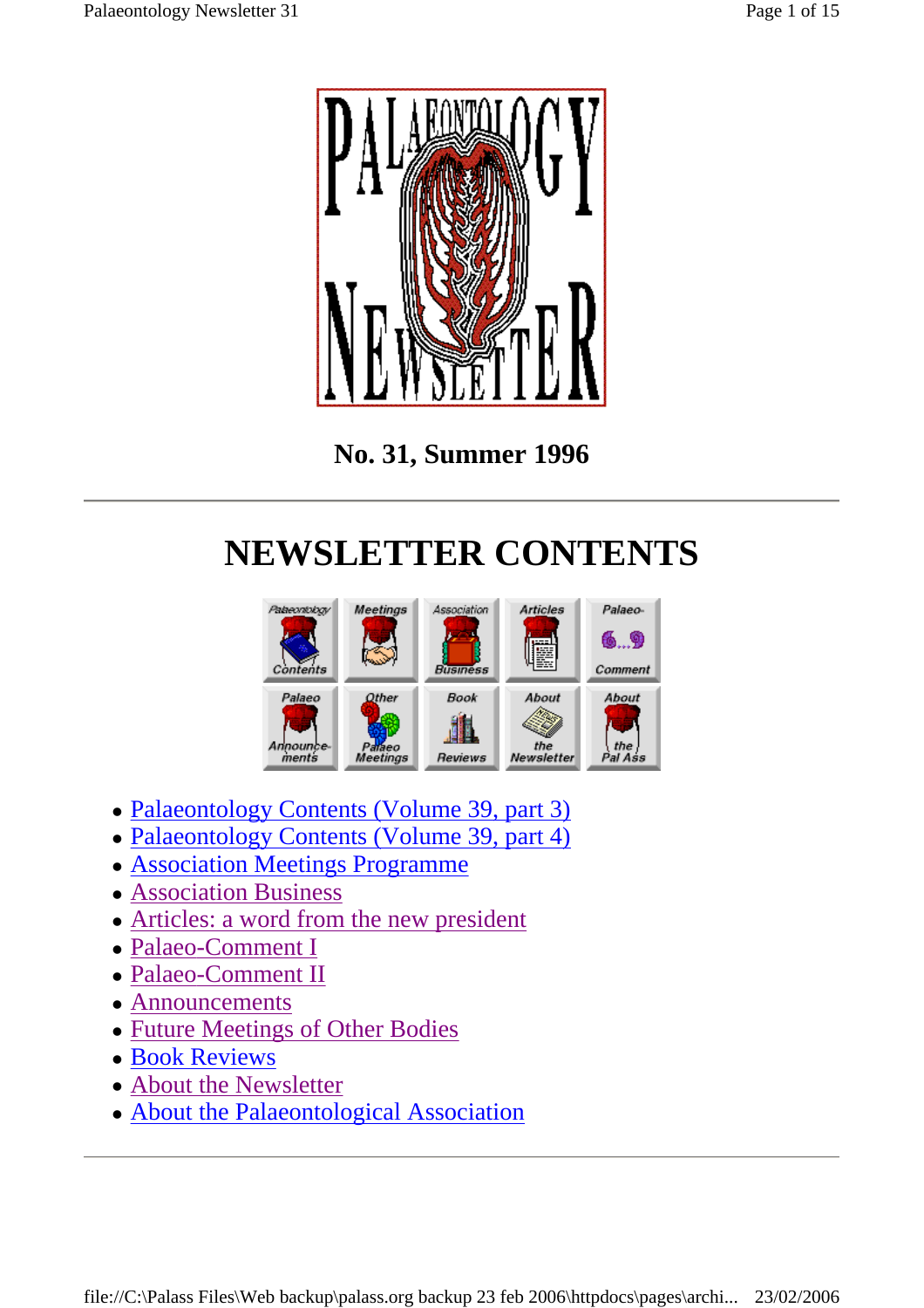# **ASSOCIATION BUSINESS**

## **\*NOMINATIONS FOR COUNCIL - 1997-1998**

At the AGM in March 1997, the following vacancies will occur on Council:

Vice-President, Institutional Membership Treasurer, Editors (x2), Ordinary Members (x3)

Nominations are now invited for these posts. Please note that each candidate must be proposed by at least two members of the Association and that any individual may not propose more than two candidates. Nominations must be accompanied by the candidate's written agreement to stand for election and a single sentence describing his/her interests.

All potential Council Members are asked to consider that: 'Each Council Member needs to be aware that, since the Palaeontological Association is a Registered Charity, in the eyes of the law he/she becomes a Trustee of that Charity. Under the terms of the Charities Act 1992, legal responsibility for the proper management of the Palaeontological Association lies with each Member of Council'.

The closing date for nominations is **Monday 30 September 1996**. They should be sent to the Secretary: Dr Paul Smith, School of Earth Sciences, University of Birmingham, Edgbaston, Birmingham B15 2TT.

## **SYLVESTER-BRADLEY AWARDS 1997**

Applications are now invited for the 1997 Sylvester-Bradley Awards. The capital in the fund has recently been increased and up to five awards will be made in 1997 to assist palaeontological research (travel, visits to museums, fieldwork etc.). Each award will have a maximum value of £500. Preference will be given to applications for a single purpose (rather than top-ups of other grant applications) and no definite age limit is applied, although some preference may be given to younger applicants. The award is open to both amateur and professional palaeontologists. Preference may be given to members of the Association. The closing date is 31 December 1996 and the announcement of recipients of the awards will be made at the AGM in March, following a decision by Council. Application forms may be obtained from the Secretary: Dr Paul Smith, School of Earth Sciences, University of Birmingham, Edgbaston, Birmingham B15 2TT.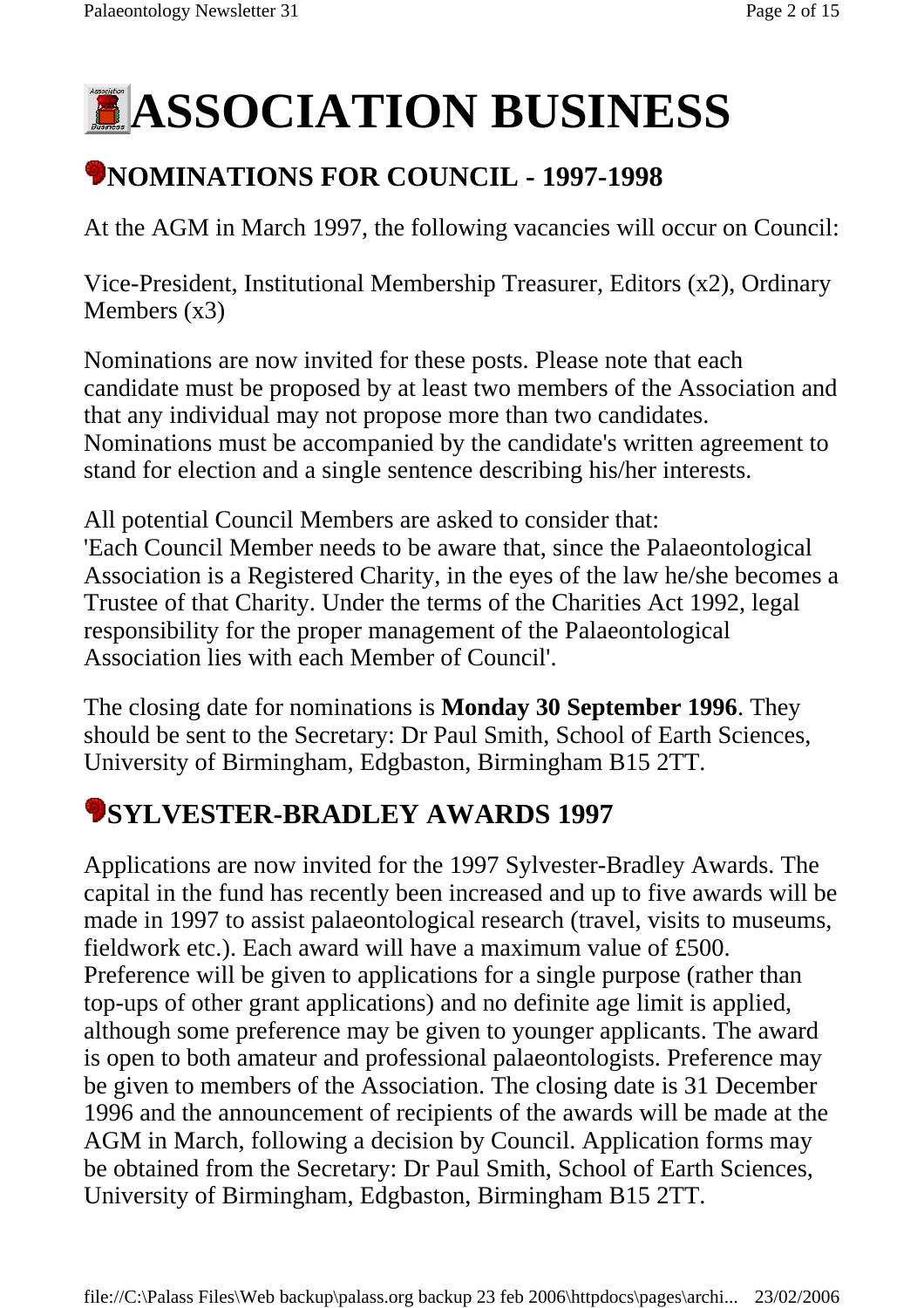#### Back to Contents



#### **A** word from the new President...

1996 has been a vintage year for me. The promise of about £21 *million* from the Millenium Commission for a National Botanic Garden for Wales (sadly inadmissible as income for the RAE) almost coincided with the start of my term as president of a flourishing and financially sound Palaeontological Association, a situation created by the stalwart activities of my predecessor Richard Fortey and his Council. I hope to maintain his role as a watchdog on the future of British palaeontology and look forward to being involved in a global initiative based on the Senckenberg Msueum in Frankfurt to discuss ways of influencing governments on the future of our science. At home there was a slight improvement in the number of NERC PhD projects which involved palaeontological training. The topics themselves confirm that success lies in interdisciplinary studies. It *is* a cause for concern that the allocation of earth sciences studentships is concentrated on relatively few departments although we are fortunate that these tend to be strong in palaeontology. Also alarming for those of us who toil in Universities which might not be included in the 'super league' of research universities is the prospect of withdrawal of all government research funding. Prepare to lobby the Deering brigade. Sources of alternative finance in palaeontology are not easy to find, but as Sue Rigby noted in this newsletter some time ago we are versatile scientists. We have the potential to diversify our interests and are ideally situated to exploit current preoccupations with environmental geology and global change. (Would that my exceedingly simple plants had possessed leaves and wood so that they could reflect changing climate. But at least the Devonian *was*  definitely a time of major change for atmosphere and lithosphere as plants conquered the land! or so I inform the NERC in my numerous unsuccessful proposals). We must all adapt to survive and produce viable research progeny.

Taxonomic and phylogenetic studies must continue to underpin all our activities: palaeontology was not particularly favoured in the outcome of the NERC's taxonomic initiative. Perhaps we should start lobbying Mrs Virginia Bottomley to direct lottery proceeds into fundamental science as well as into the arts and sport.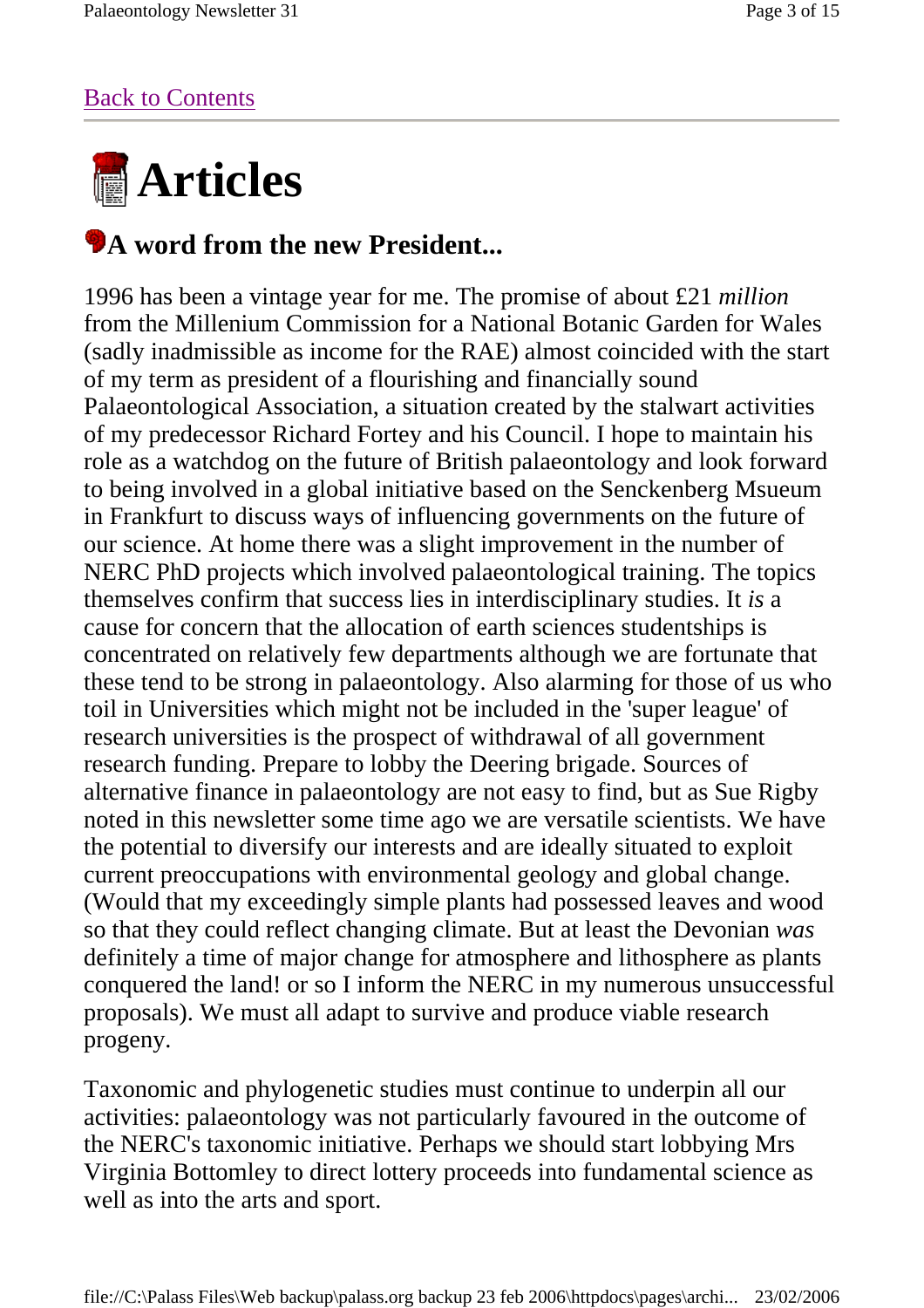A further immediate worry is the fate of the collections held at the BGS as a consequence of proposed privatization, from viewpoints of both curation and access. Write to your MP or to Right Hon Lord Morris of Castle Morris at the House of Lords to voice your concerns.

Finally on a more optimistic note it is heartening that members achieve so much publicity in newspapers, radio and television for their discoveries. Keep up the good work, but make sure you produce papers for *our own journal* and come to **Birmingham at Christmas** to tell us all about it. See you there!

*Diane Edwards Dept. of Earth Sciences University of Wales College of Cardiff P.O. Box 914 Cardiff CF1 3YE*

#### Back to Contents



#### **PORTSMOUTH UNIVERSITY OFFERS BRITAIN'S FIRST PALAEOBIOLOGY DEGREE**

September 1996 sees the first intake into a new B.Sc. (Hons) degree in 'Palaeobiology and Evolution' in the Department of Geology at the University of Portsmouth. Overall, the course comprises an equal balance of biology, soft-rock geology, and specialist palaeobiology units to be taught by Barker, Loydell and Martill. The first year is dominated by appropriate geology and biology units with the palalaeobiological component becoming increasingly evident during the second and third years. Students will have access to Portsmouth's excellent collections which have recently been supplemented by the addition of those from the Portsmouth City Museum together with several (thousands) of graptolites and uniquely preserved material from Brazilian Lagerstätten. We have a close association with the Museum of Isle of Wight Geology with their exceptional collections of dinosaurs. In the past, students have participated in dinosaur excavations and will continue to have the opportunity to do so. We have recently benefited from the generous donation of several important private collections of molluscs and microfossils. Full use will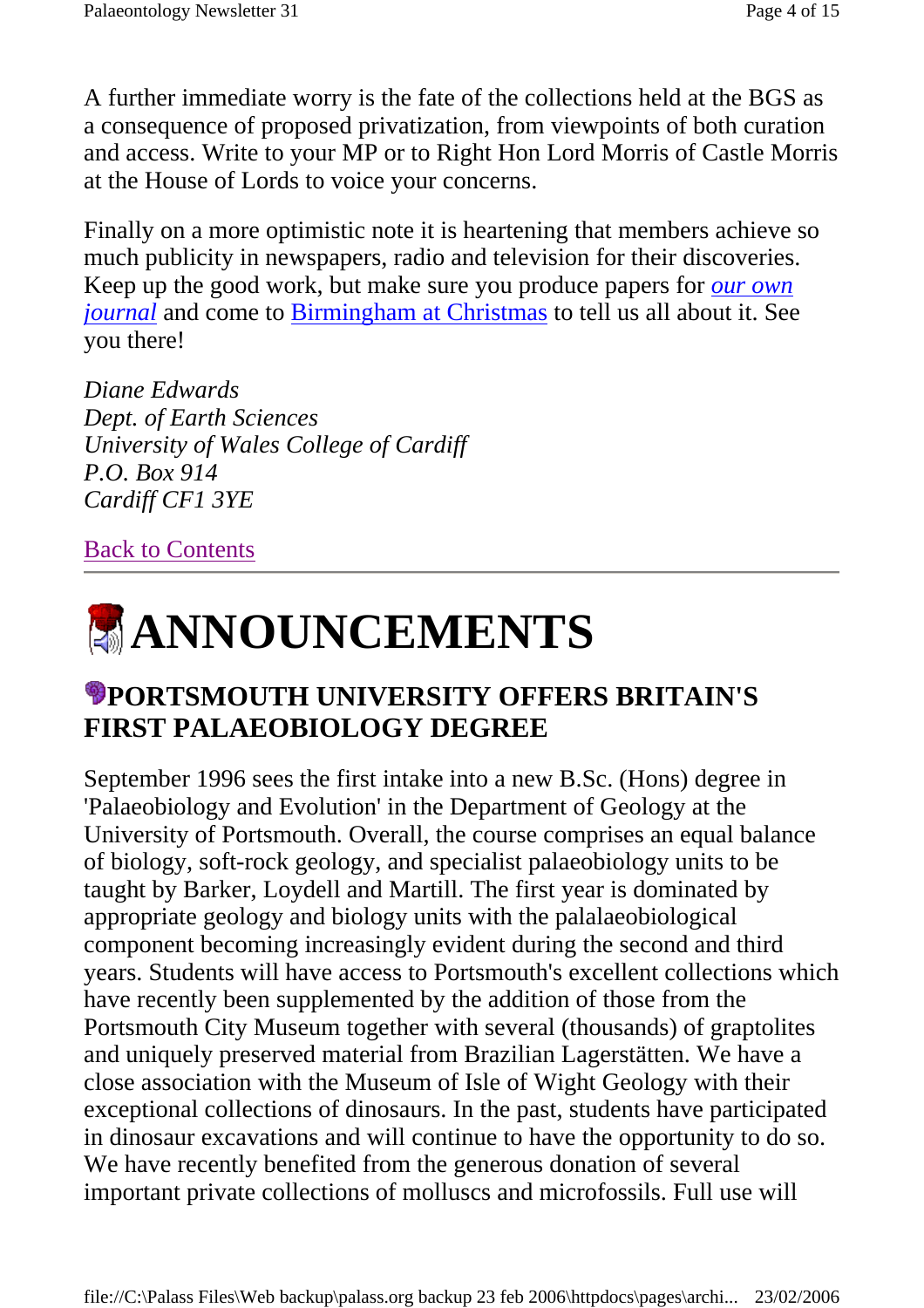also be made of the nearby classic Mesozoic and Tertiary localities of Dorset, Hampshire and the Isle of Wight. Continental dimensions will not be neglected and with easy ferry access, trips to Germany and France are planned for second and third year students. The degree will place a high emphasis on team and individual project work, development of presentational skills (oral, poster and report writing) and computing/IT literacy. Practical palaeontological techniques including preparation, photography, specimen conservation and curation will all be covered.

We think that this is the degree that most of us would have signed up for had it been available earlier in the Holocene. For further information contact: Dr M. J. Barker Department of Geology, University of Portsmouth Burnaby Building, Burnaby Road Portsmouth PO1 3QL, UK Tel. (01705) 842245 Fax (01705) 842244 e-mail barkerm@geol.port.ac.uk

Back to Contents

## *Palaeo***-Comment**

### **Specimens in private collections**

An issue which is causing much discussion at Palaeontology editors' meetings is what our policy should be with regard to publication of descriptions and illustrations of specimens in private collections.

Should we impose a blanket ban? This would be the easiest to administer, and scientifically is the most easily defended position to hold, the point being that one scientist's findings should be reproducible by another. In the case of palaeontology this often involves being able to make the same observations on the same specimen.

This, of course, is an easy view to hold if, like I do, you work on a fossil group (in my case the graptolites) which has the following characteristics: (1) it is easy to make large collections; (2) there are few private collectors; and (3) individual specimens generally have only a small (if any)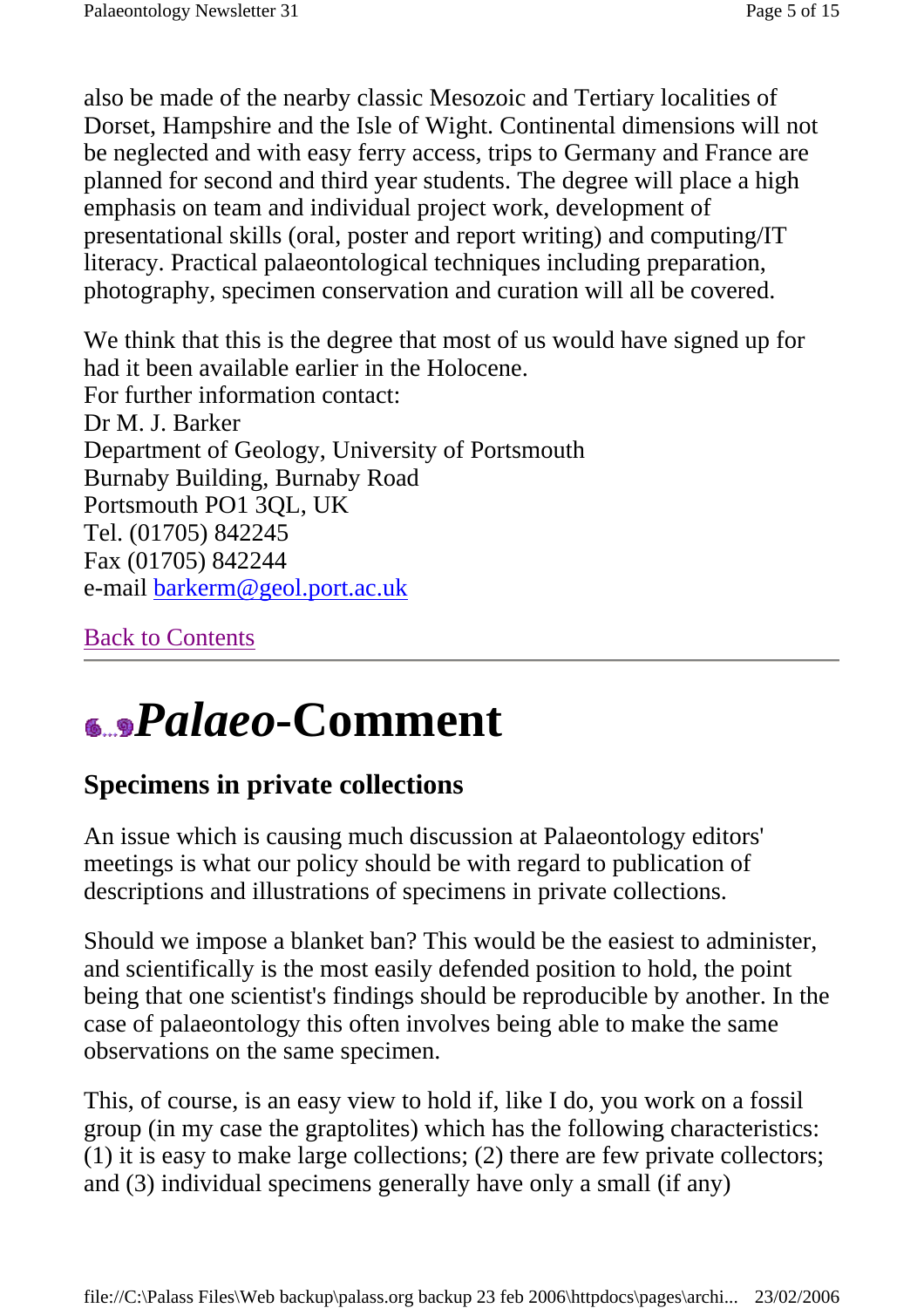commercial value.

With fossil vertebrates (and some of the more 'popular' invertebrate groups), however, it is increasingly becoming the case that scientifically important specimens are held in private hands. Publication on these specimens would undoubtedly advance our knowledge, but would also present us with some serious problems.

How could we insist and ensure that the private owner of a published specimen 'acts responsibly'? We could require that with any paper submitted, there was appended a written statement from the owner of the specimen guaranteeing the following:

1. Palaeontologists who needed to examine the specimen in the future would have free access to it.

2. The specimen could only be sold to someone willing to abide with 1. 3. In the owner's will the specimen was bequeathed to an individual or organization willing to abide with 1.

I wonder how well this scheme would work in practice.

An alternative might be to require that photographs, casts or moulds of a privately owned specimen be deposited in a recognized palaeontological institution. How a controversy such as that surrounding the authenticity of the feathers of *Archaeopteryx* could be resolved on the basis of anything other than the original specimens escapes me, however.

This is a horribly complex issue and one which might require every case to be judged on its merits, weighing up the importance of an immediate advance in palaeontological understanding with that of ensuring the permanent availibility of the specimen upon which that advance is founded.

*Dr David K. Loydell University of Portsmouth*

#### **Ichnotaxonomic revision and the importance of type material**

The International Code of Zoological Nomenclature (1985) does not discuss in any detail procedure for taxonomic revision. There are specific rules and recommendations governing the selection of a lectotype and designation of a neotype. Nowadays publication of a new ichnotaxon, as with a new body fossil taxon, normally includes selection of a holotype, assignment to a recognized repository, description, and the type locality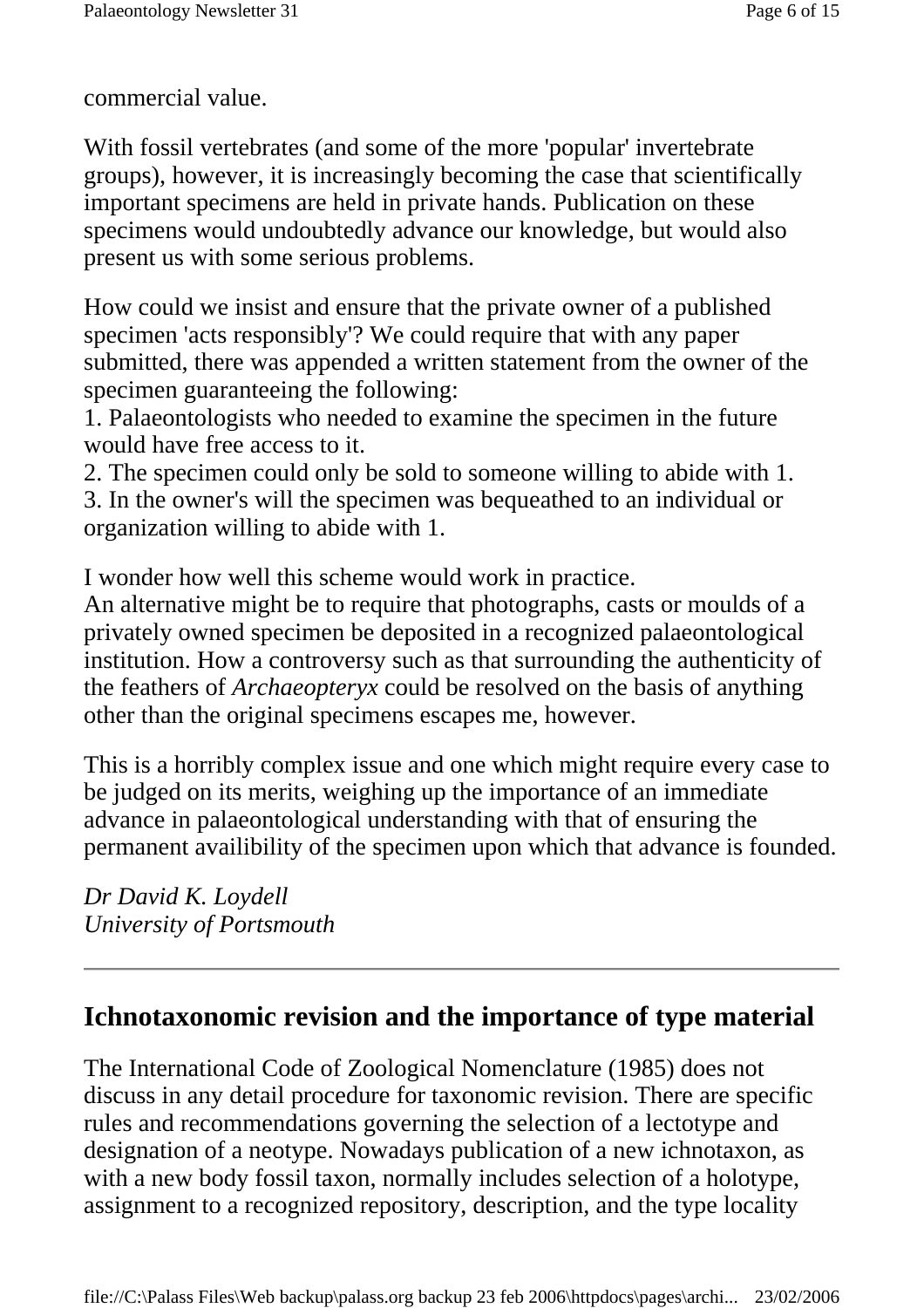and stratigraphic horizon. Anomalies affecting trace fossils will be rectified in the forthcoming 4th edition of the Code.

Many trace fossils were not originally recognized as the work of an animal but as the fossilized remains of algae, sponges and other organisms. The subjectivity that is potentially involved in revision of such taxa means that much caution has to be used in the interpretation of the original description or in reading more into the terminology that was used than is justified. However, the original description may give indications of aspects of the morphology that were modified or lost during archival arrangements such as during cleaning and coating. Prime emphasis must be placed on type material. If type material is not forthcoming, suitable new material is unavailable and the original description uncertain, then the taxon is best regarded as a *nomen dubium*. However, as an example of what can be achieved by careful examination of type material, and judicious treatment of the systematics, Wetzel & Bromley (1996) have been able to retain *Helminthopsis*.

Keighley & Pickerill (1994) revised the relatively recently proposed ichnotaxon *Beaconites* Vialov, 1962. Vialov established *Beaconites* on the basis of a photograph but without material. The description is in English, in somewhat colloquial terms. Vialov used *wall* several times in a preamble to his description. *Wall* is characteristically defined in various ways. Bromley (1990) and Pemberton (1992) referred to it as a catch-all term, and in his new edition Bromley (1996) is still unclear. Although material from the type locality in Antarctica, together with photographic evidence, exists, Keighley & Pickerill (1994) chose to revise *Beaconites* on their reading of Vialov's description, and subsequent emendations where the terminology was also undefined, concluding that 'from both the validly introduced original and emended diagnoses *Beaconites* must remain a *walled meniscate burrow*' (our italics).

To illustrate the problem the *Glossary of Geology* (Bates & Jackson, 1987) provides four definitions of wall (here abbreviated): (1) (palaeontological) An external layer surrounding internal parts of an invertebrate, e.g. a skeletal deposit...; (2) (mining) The side of a lode, or of mine workings...; (3) (in faulting) The rock mass on one side of a fault...; (4) (speleology) The side of a cave passage... . It is the first two definitions that provide the problem. We cannot be sure what Vialov meant by wall; either a structural element or a burrow margin. Keighley & Pickerill opted for the first, arriving at a very different construction for *Beaconites* than is known to be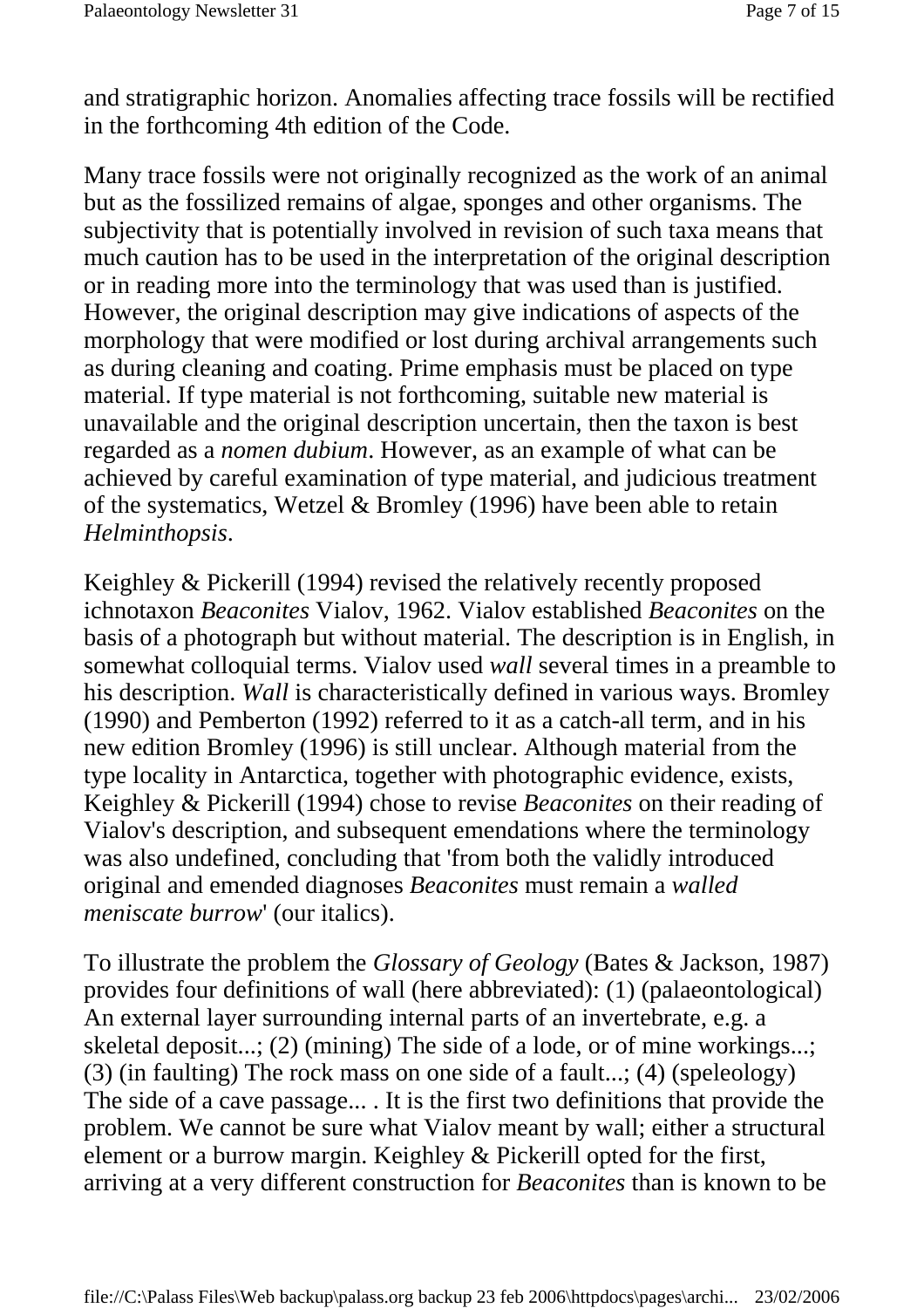the case from material available at the Natural History Museum or in the collections of Margaret Bradshaw (New Zealand) or Ken Woolfe (Australia) which shows *Beaconites* to be essentially an unlined back-filled burrow. Presence or absence of a burrow lining is regarded as a very significant feature in trace fossil taxonomy.

At the Third International Ichnofabric Workshop, Bornholm, Denmark, August 1995, (reported by Sutcliffe, 1996) it was informally agreed that *wall* is an unsatisfactory term and that *margin* was preferable. The margin, or side of a burrow may be lined, unlined, deformed or impregnated.

It is not the purpose here to re-enter into discussion of the morphology of *Beaconites* or its distinction from *Taenidium*, but to emphasize that while the importance of ichnotaxonomic revision is recognized, emphasis should be placed on material rather than the original and subsequent descriptions, and that every effort must be made to inspect type material and to use the many means of communication that are nowadays available to locate material and to seek opinions from other workers.

Further, it is clear that much greater rigour is required in terminology of trace fossil morphology.

Margaret Bradshaw (Christchurch) and Ken Woolfe (Townsville) kindly supplied information on topotypic material in their possession and Elaine Walker (University of Manchester) found material collected on Scott's 1901-4 Discovery Expedition in the Natural History Museum collections (Ferrar, 1907).

#### **References**

BATES, R. L. & JACKSON, J. A. (eds) 1987. *Glossary of Geology* (third edition). American Geological Institute, 788 pp. BROMLEY, R. G. 1990. *Trace Fossils: Biology and Taphonomy. Special Topics in Palaeontology 3.* Unwin Hyman, London, 280 pp. BROMLEY, R. G. 1996. *Trace Fossils: Biology, Taphonomy and Applications* (second edition). Chapman and Hall, London, 340 pp. FERRAR, H. T. 1907. Report on field geology of region explored by Discovery Antarctic Expedition 1901-4. *Natural History Reports of the National Antarctic Expedition* **1** (Geology), 1-100. INTERNATIONAL COMMISSION ON ZOOLOGICAL NOMENCLATURE. 1985. (eds W. D. L. Ride, C. W. Sabrosky, C. Bernaldi and R. V. Melville) International Commission of Zoological Nomenclature, third edition adopted by the XX General Assembly of the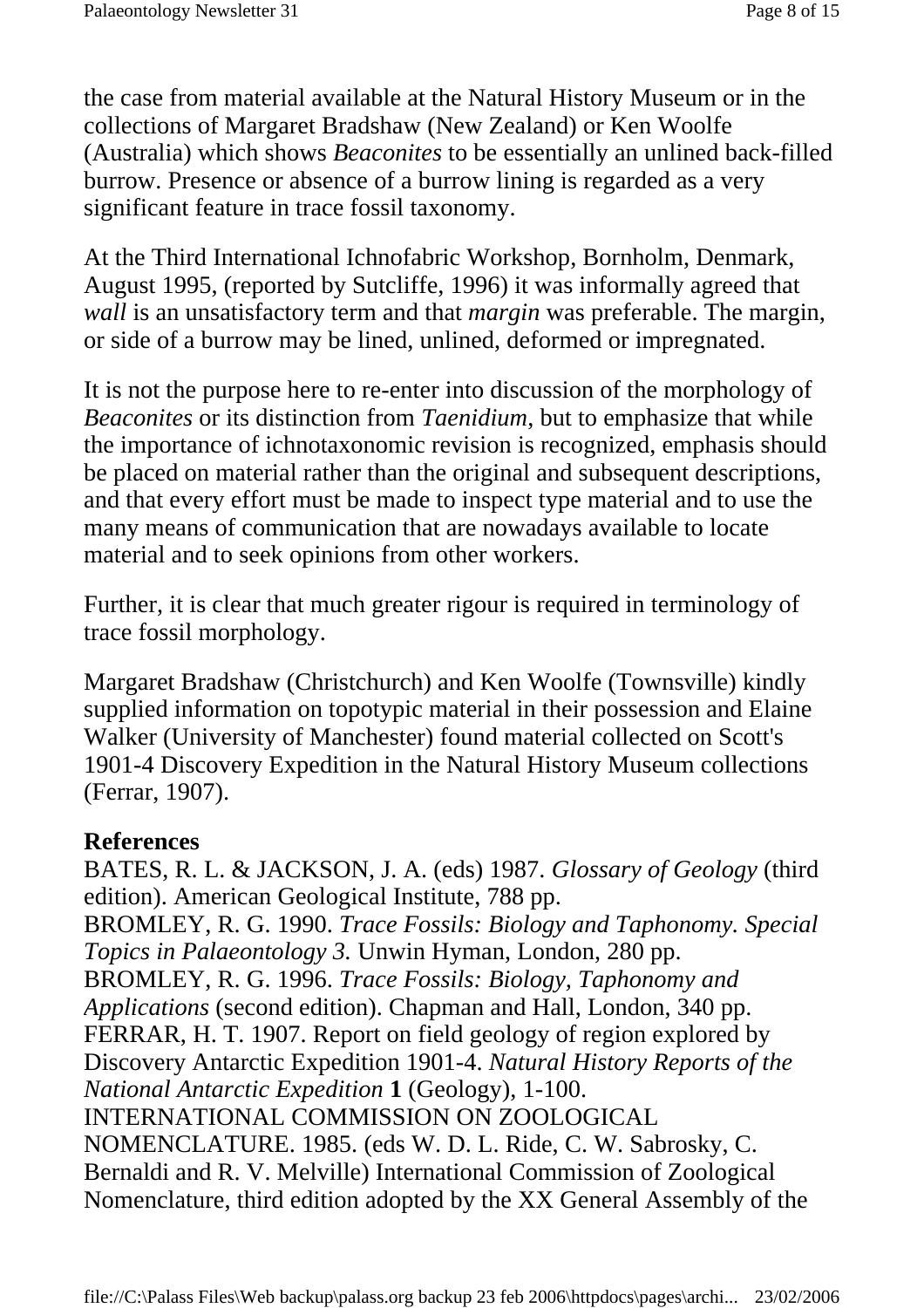International Union of Biological Sciences, International Trust of Zoological Nomenclature in Association with the British Museum (Natural History), London and University of California Press, Berkeley and Los Angeles, 338 pp.

KEIGHLEY, D. G. & PICKERILL, R. K. 1994. The ichnogenus *Beaconites* and its distinction from *Anconichnus* and *Taenidiium. Palaeontology* **37**, 305-37.

PEMBERTON, S. G. (ed.) 1992. *Applications of ichnology to petroleum exploration: a core workshop.* Society of Exploration Paleontologists and Mineralogists. Core workshop no. 17.

SUTCLIFFE, O. E. 1996. The Third International Ichnofabric Workshop, Limensgade Mill, Aakirkeby, Bornholm, Denmark, 15-21 August 1995. *Paleontology Newsletter* **29**, 19-21.

VIALOV, O. S. 1962. Problematica of the Beacon Sandstone at Beacon Height West, Antarctica. *New Zealand Journal of Geology and Geophysics* **5**, 718-32.

WETZEL, A & BROMLEY, R. G. 1996. Re-evaluation of the ichnogenus *Helminthopsis* - a new look at the type material. *Palaeontology* **39**, 1-19.

*Roland Goldring Postgraduate Research Institute for Sedimentology Whiteknights, P.O. Box 227, Reading RG6 6AB, UK*

*John E. Pollard Department of Earth Sciences, University of Manchester Manchester M13 9PL, UK*

Back to Contents

## **FUTURE MEETINGS OF OTHER BODIES**

### **The Sixth Canadian Paleontology Conference**

#### **Economic and Applied Paleontology**

Corner Brook, Newfoundland *28 - 30 September 1996* Note New Dates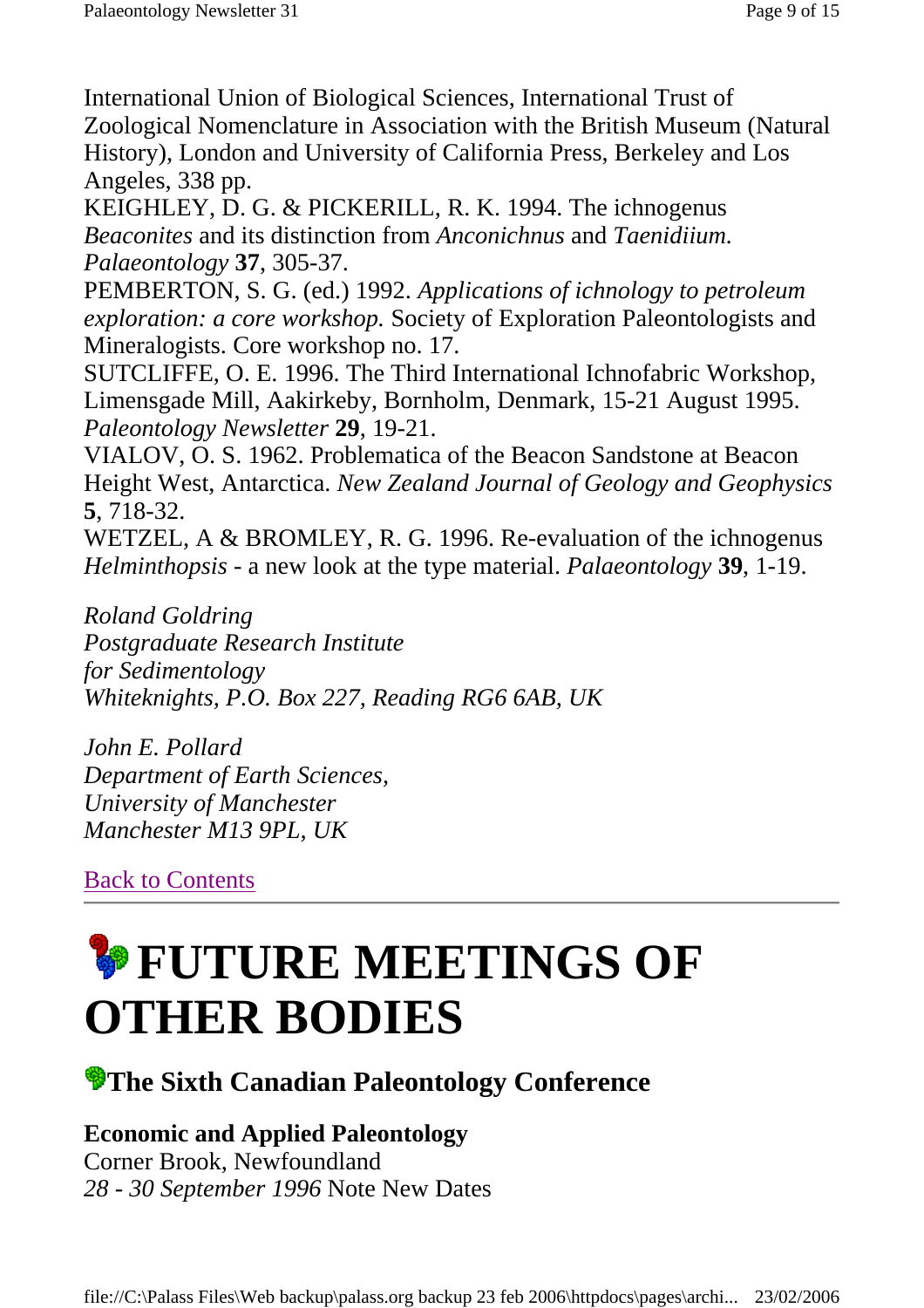It has been discovered that are no hotel rooms to be had in Corner Brook, western Newfoundland from September 21-23, 1996 (due to a political convention being held by the Progressive Conservative Party). Consequently, the Sixth Canadian Paleontology has had to be rescheduled and will now take place September 28-30, 1996

The meeting next September is planned to illustrate the key fossiliferous units of western Newfoundland, ranging in age from Cambrian to Recent and incorporating everything from oceanic graptolitic shales to shallow marine shelly carbonates and fluvial plant-bearing sandstones. The oral forum will include discussion of how paleontological studies can be applied to the solution of economic and other more general geological problems. The three-day meeting will be based in Corner Brook; the first and last days (Saturday 28 and Monday 30 September) will comprise excursions to the Port au Port Peninsula, presently the site of intense hydrocarbon exploration activity. Technical sessions, with mostly oral presentations, will be held on Sunday 29 September in newly completed facilities at the Sir Wilfred Grenfell College campus of Memorial University of Newfoundland. We will encourage presentations related to the theme for the meeting, although other papers, especially from students, will also be welcome.

Further information is available in *Newsletter* No. 30. Contact: Henry Williams, Elliott Burden, Convenors, Dept of Earth Sciences, Memorial University of Newfoundland, St. John's, NF, A1B 3X5, Canada, Tel: (709) 737-8142. e-mail: williams@sparky2.esd.mun.ca; etburden@morgan.ucs.mun.ca

#### **British and Irish Graptolite Group (BIG G)**

University of Edinburgh, UK *5 - 6 October 1996*

Contact Sue Rigby, Department of Geology and Geophysics, University of Edinburgh, West Mains Road, Edinburgh EH9 3JW; e-mail: suerigby@glg.ed.ac.uk. All are welcome.

## **Third Baltic Stratigraphical Conference**

Tallinn, Estonia *8 - 11 October 1996*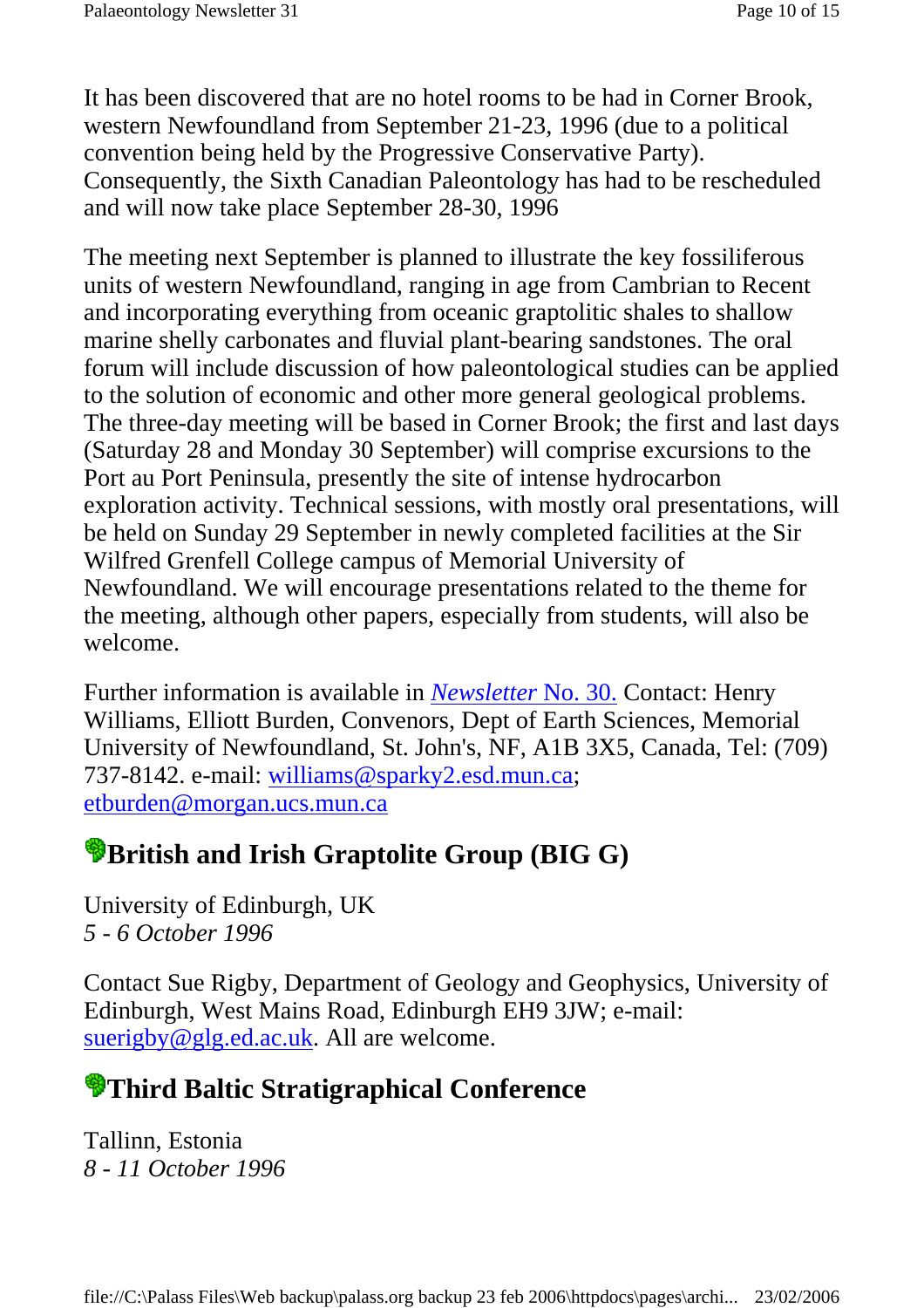The main topic of this conference, to be held in Tallinn, will be 'Highresolution Biostratigraphy and Baltic Regional Stratigraphy'.

Contact: Dimitri Kaljo, Chairman, Institute of Geology, Estonian Academy of Sciences, 7 Estonia Ave, EE0100 Tallinn, Estonia. Phone 372.2.454653, Fax 372.6.312074. E-mail: kaljo@pzgeol.gi.ee

Further information is available in *Newsletter* No. 27.

#### **Environmental Geology: the modern frontier - one day conference**

Convened by the University of Greenwich and English Nature University of Greenwich, Medway Campus *15 January 1997*

The conference will explore four main themes:

- The scope and context of environmental geology
- Geological resources: including materials and waste disposal voids
- The importance and presentation of geological information to decision makers
- The future of environmental geology

**Contributors:** Key note speakers will be from a range of academic, professional and political backgrounds. Further contributions are invited for oral and poster presentations on the above themes, particularly on the geological environment as a resource and on the need for the effective presentation of geological information. Abstracts for speakers should be submitted by **27th September 1996**. Abstracts for posters should be submitted by **1st November 1996**.

**Publication:** All speakers will be invited to submit a paper to be published as part of a thematic set in an academic journal. Papers should be submitted on the day of the conference.

**Registration:** This will cost £25 (student discount available). There is a limit of 100 delegates; early registration is therefore recommended. Registration should be before **1st December 1996**. Registration forms and further information are available from the conference administrator: Linda Muir, Environmental Geology Conference Administrator, School of Earth Sciences, University of Greenwich, Pembroke, Chatham Maritime, Kent,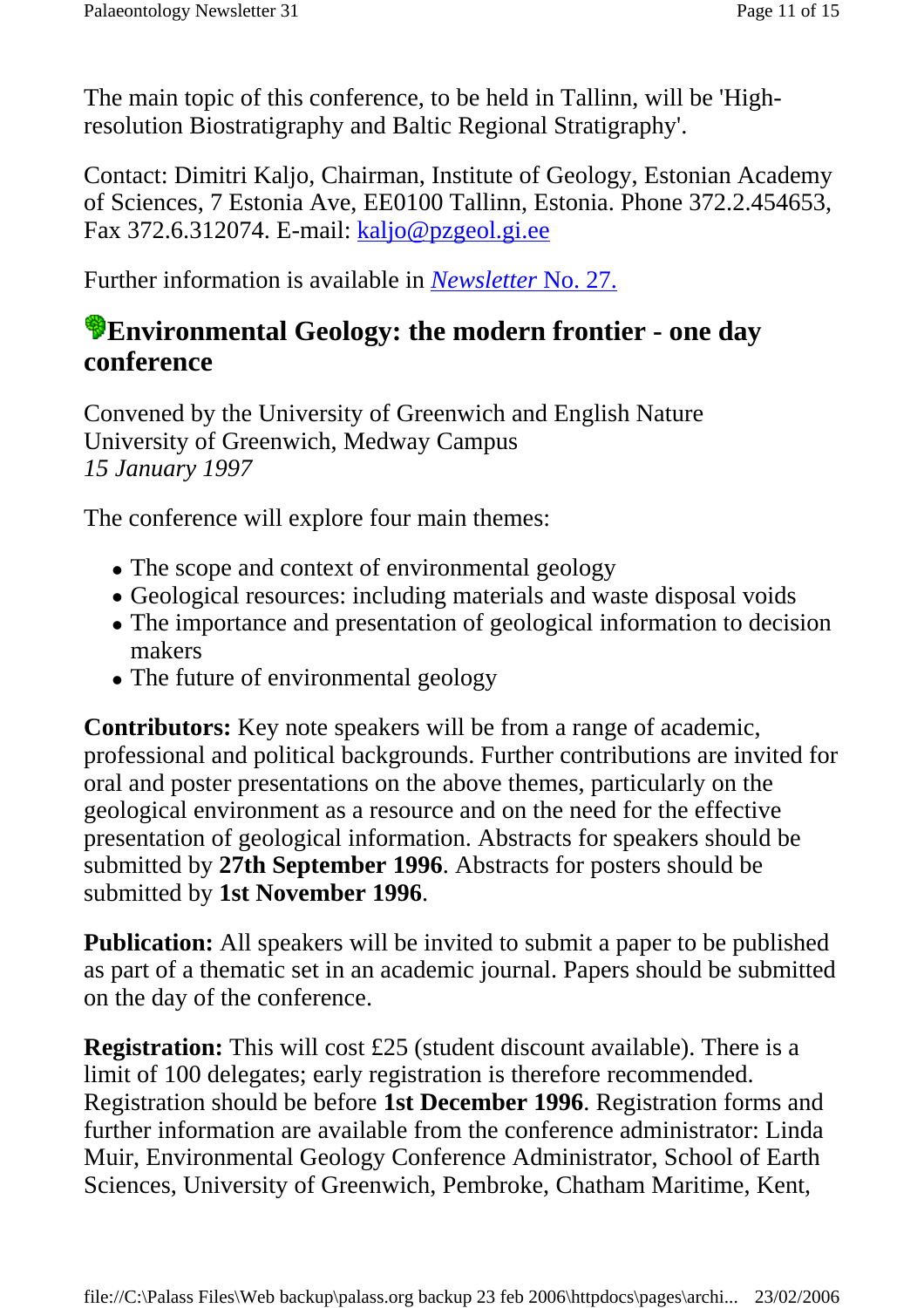#### ME4 4AW (Tel: 0181 331 9807; Fax: 0181 331 9805)

#### **Conference on Australasian Vertebrate Evolution, Palaeontology and Systematics (CAVEPS)**

Perth, Western Australia *7 - 11 July 1997*

Pre- and post-meeting field trips to the Kimberley (Broome, Blina Shale, Gogo) and Margaret River region (Pleistocene mammals). Contact John Long or Alex Baynes for details, Australia (09) 427 2757; fax (09) 328 8686 or email: long@muswa.dialix.oz.au

#### **PaleoForams '97**

Western Washington University, Bellingham, WA, USA *17 - 21 August 1997*

Examining all aspects of Paleozoic Foraminifera and their stratigraphic and geographic distribution. An initial list of topics for which talks and/or posters are solicited include: Evolution, dispersal and paleobiogeography; Classification and taxonomy; Biostratigraphy and zonation; Paleoecology and sedimentary environments of deposition; Biological interpretations and significance; Numerical and statistical methods; Composite standard sections and their utility in Foraminifera biostratigraphy; New techniques. At this time the organizers welcome additional topics that participants wish to have included.

Field trips are planned through the late Paleozoic accreted terranes of southern British Columbia and to the Mid-Carboniferous boundary succession in southern Nevada.

For further information, contact the organizer: C. A. Ross, Dept. Geology, Western Washington University, MS-9080, Bellingham, WA 98225, USA; Fax: (+360)650-3634; e-mail: rossjrp@henson.cc.wwu.edu

#### **European Meeting on the Palaeontology and Stratigraphy of South America**

Heidelberg, Germany *2 - 4 September 1997*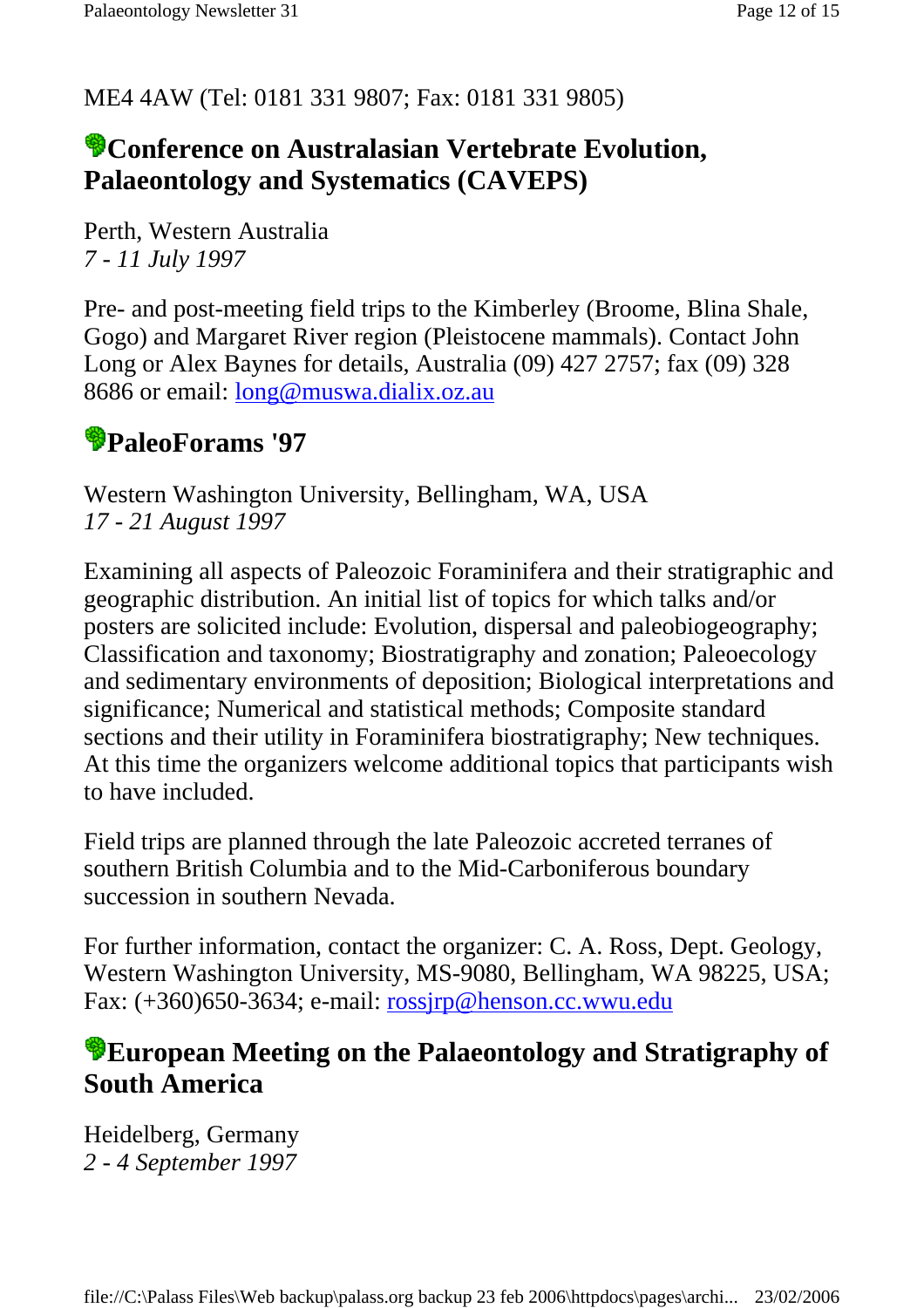(To be held in conjunction with the 18th IAS Regional Meeting on Sedimentology.) Organized by P. Bengtson and H. Bahlburg. Preliminary registration a.s.a.p. Further information incl. registration form is available through the WWW site or from the organizers: Geologisch-Palaeontologisches Institut, Im Neuenheimer Feld 234, D-69120 Heidelberg, Germany; e-mail: Peter.Bengtson@urz.uni-heidelberg.de or Heinrich.Bahlburg@urz.uni-heidelberg.de

#### **Regional Meeting of IGCP Project 381 "South Atlantic Mesozoic Correlations"**

Heidelberg, Germany *2 - 4 September 1997*

(To be held in conjunction with the 18th IAS Regional Meeting on Sedimentology.) Organized by P. Bengtson. Preliminary registration a.s.a.p. Further information incl. registration form is available through the WWW site or from the organizer: Geologisch-Palaeontologisches Institut, Im Neuenheimer Feld 234, D-69120 Heidelberg, Germany; e-mail: Peter.Bengtson@urz.uni-heidelberg.de

### **Biotic Recoveries from Mass Extinction, IGCP Project 335**

Prague, Czech Republic *12 - 14 September 1997*

The final meeting of IGCP Project 335 "Biotic Recoveries from Mass Extinctions" will be held in Prague, Czech Republic. Organized by the Czech Academy of Sciences, the meeting will include three days of scientific meetings plus associated field trips.

Organizers: Petr Cejchan and Jindra Hladil. For more information check the recovery wwwsite or contact Petr Cejchan, Geological Institute, Czech Academy of Sciences, Rozojova 135, CZ-16502, Praha 6-Suchdol, Czech Republic OR Douglas H. Erwin, Dept. of Paleobiology, MRC-121, Smithsonian Institution, Washington, DC 20560 USA (email: MNHPB028@SIVM.SI.EDU)

OR Erle G. Kaufmann, Dept. of Geological Sciences, Indiana University, Bloomington, IN 47405 USA (email: CLAUDIA@INDIANA.EDU).

### **International Symposium on the Jurassic System**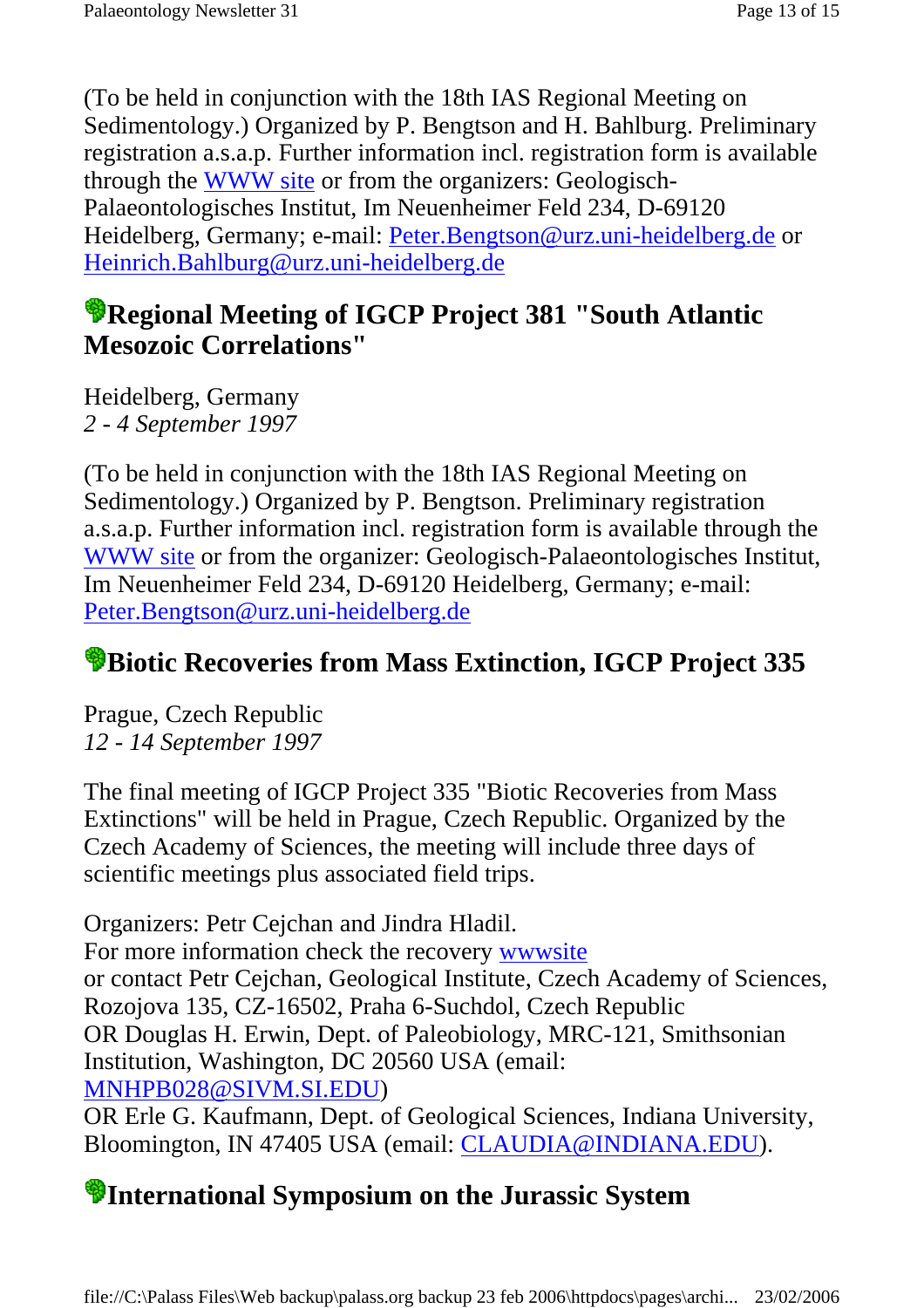Vancouver, B.C., Canada *17 - 20 August 1998*

Organized by the IUGS Jurassic Subcommission. There will be pre- and post-meeting field trips to the Canadian Rockies, the Coast Mountains, the Queen Charlotte Islands and Nevada. Contact Paul L. Smith, Earth and Ocean Sciences, University of British Columbia, 6339 Stores Rd., Vancouver, B.C. V6T 1Z4, Canada. Tel: (604) 822-6456; Fax: (604) 822- 6088; e-mail: psmith@eos.ubc.ca or via the Symposium Website

Back to Contents



Information, whether copy as such or Newsletter messages, can be sent in writing to Dr R. B. Rickards, Dept. of Earth Sciences, Downing Street, Cambridge CB2 3EQ, or Faxed (01223 333450). It would be helpful if longer items of copy could be sent on a 3 1/2" disk with text in Microsoft Word or Wordperfect. Disks clearly marked with the owner's name and address will be returned as soon as possible.

Review material, news (also preferably on disk), emergencies and advertising suggestions to Dr Sue Rigby, Dept. of Geology and Geophysics, University of Edinburgh, West Mains Road, Edinburgh EH9 3JW; e-mail suerigby@glg.ed.ac.uk Last minute items may be sent by email to Lori Snyder at ljps@esc.cam.ac.uk

#### **Deadline for copy for Issue No. 32 is 1 October 1996.**

#### **Palaeontological Association on the Internet**

The Palaeontological Association has its own pages on the world-wide web, including information about the Association, and copies of the *Newsletter*. The locator is http://www.nhm.ac.uk/paleonet/PalAss/PalAss.html

Site-keeper Mark Purnell can be reached by e-mail on map2@le.ac.uk

#### **Advertising in the Newsletter**

Advertising space in the printed paper version of the Newsletter will be